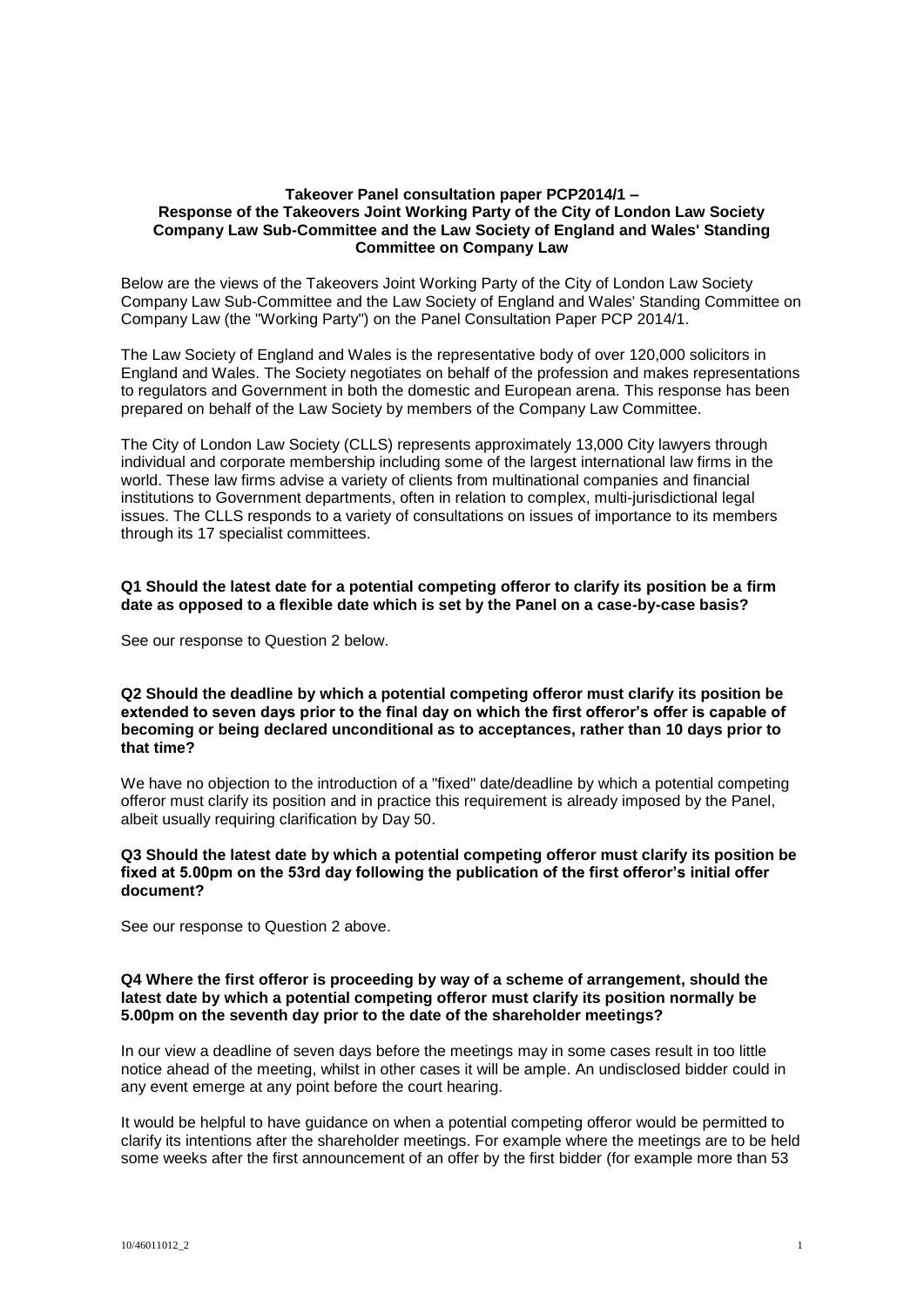days or 60 days after the announcement), it would be reasonable to expect the potential competing offeror to clarify its intentions not less than seven days before the meetings. If however the meetings are held 23 days after the offer was first announced, a potential competing offeror should be allowed to clarify its intentions after the meetings, to align the deadline with the position on a contractual offer.

It is worth noting that the current 10 day period would probably allow the original scheme to proceed on the original timetable whereas the target board may decide that to adjourn the shareholder meetings in the event that a potential competing offeror clarifies its intentions seven days before the meeting, even if the target decides to proceed with the original offeror/scheme.

To illustrate this, if the target does decide to proceed with the original offer, it would need to send a circular to its shareholders to tell them what has happened and give them time to change their proxy votes ahead of the proxy deadline; if the competing offeror makes an offer on Day -7, given the need for the target to convene board meeting to consider the bid, the earliest shareholder circular publication date is likely to be Day -5. Shareholders would not therefore get the circular until Day- 4 and proxies would need to be lodged on Day -2.

Para 2.15(c) of PCP 2014/1 is based on the need for shareholders to have seven days in which to make and process decisions but, given the 48 hour proxy deadline on a scheme, it does not in reality give them seven days.

A target board could alternatively decide not to adjourn the meeting and "bank" shareholder approval for the first offer.

**Q5 Should the Panel, in appropriate cases, continue to be able to permit a potential competing offeror to clarify its position after the date of the shareholder meetings and, in such cases, should the deadline be set for a date which is no later than 5.00pm on the seventh day prior to the date of the court sanction hearing?**

As noted above, as an undisclosed bidder may emerge after the scheme meetings, the Panel should continue to be able to permit a potential competing offeror to clarify its position after the meetings and before the sanction hearing. In our view, it would not be helpful to prescribe in the Code a specific deadline by which a competing offeror must clarify its position after the shareholder meetings but prior to the sanction hearing. An announcement at that stage would be likely to result in an adjournment to the sanction hearing, even if the target board were to stick with the original scheme (factoring into this seven day period the need for the judge's bundle to be lodged 2 days ahead of the sanction hearing). The current wording in Section 4 of Appendix 7, where there is no suggested timing for clarification after the shareholder meetings, seems preferable given that it will be exceptional for the Takeover Panel to permit a clarification after the shareholder meetings and the Takeover Panel should be able to determine an appropriate deadline in light of whatever those exceptional circumstances may be.

## **Q6 Do you have any comments on the proposed amendments to Rules 2.6(d) and (e), Note 3 on Rule 2.6 and Section 4 of Appendix 7?**

For the heading and text of the proposed amended Note 3 on Rule 2.6, as a drafting improvement we would suggest changing "date" to deadline" given that (unlike in the original version of the note) the reference is to a time (5pm on Day 53) rather than only a date (on or around Day 50). The same comment also applies to new paragraph 4(c) of Appendix 7.

## **Q7 Do you have any comments on the proposed new Note 5 on Rule 32.1 with regard to extensions to Day 60?**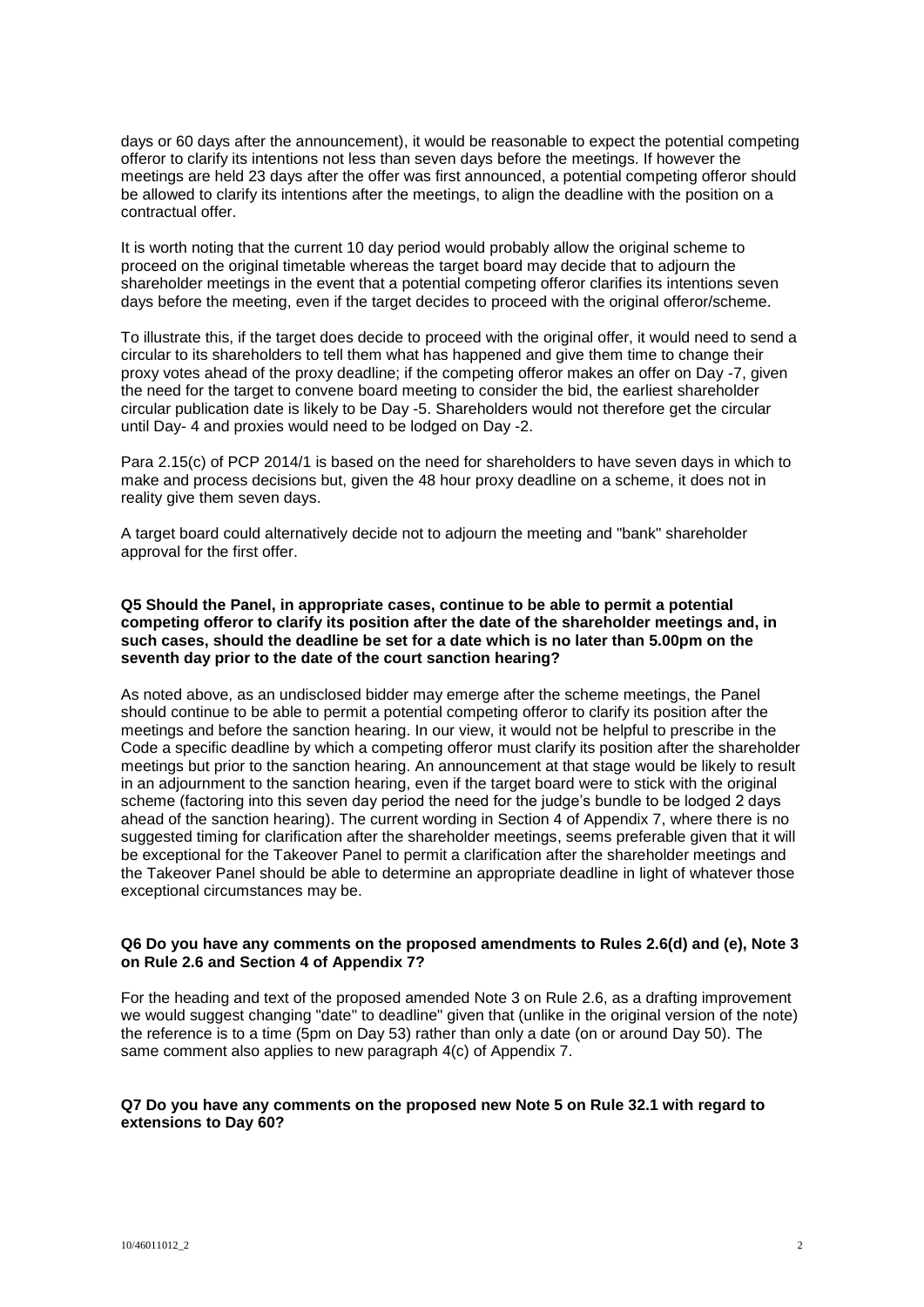## **Q8 What are your views on the proposed amendment to Note 2 on Rule 2.8?**

## **Q9 Should paragraph (a) of Note 4 on Rule 2.2 be amended as proposed so as to restrict a person who is subject to that Note, together with any person who acted, or subsequently acts, in concert with it, from acquiring interests in shares of the offeree company?**

On the proposed amendment to Note 4 on Rule 2.2 (When a dispensation may be granted), where it says "if such a dispensation is granted, neither the potential offeror, nor any person who acted in concert with it, nor any person who is subsequently acting in concert with either of them, may….", we believe that the words "nor any person who is subsequently acting in concert with either of them" are much too wide. In our view, it should be enough to say "nor any person who is subsequently acting in concert with the potential offeror". If the suggested wording stands, there would have to be an enormous exercise to find all the concert parties of the potential offeror's concert parties and make sure they did not carry out any of the prohibited actions.

On the proposed changes to Rule 2.2, it would be helpful to clarify some of the comments in para 4.7 of PCP 2014/1. Presumably there is no change to the position that a bidder that is bound by Rule 2.8 can still make one phone call to the target to see if it is willing to engage again (although not within the first 3 months if they have downed tools)?

Should the reference to "may only" [consent to the restrictions….] in the new language in Note 4(a) be to "will normally" in order to allow the Takeover Panel more flexibility?

**Q10 Should paragraph (a) of Note 4 on Rule 2.2 be amended as proposed so as to restrict a person who is subject to that Note, together with any person who acted, or subsequently acts, in concert with it, from making an approach to the board of the offeree company?**

See our response on Question 9 above.

**Q11 Should paragraph (b) of Note 4 on Rule 2.2 be amended as proposed so as to require that an announcement which the Panel requires to be made by the offeree company under that paragraph (b) should normally identify the former potential offeror?** 

**Q12 Should paragraph (a) of Note 4 on Rule 2.2 be amended as proposed to as to restrict a person who is granted a dispensation, and any person acting in concert with it, from actively considering an offer, from making an approach and from acquiring an interest in shares of the offeree company for a period of three months following the date on which the dispensation was granted and from doing any of the things set out in Rules 2.8(a) to (e) for the following three month period?** 

## **Q13 Should the default auction procedure be based on the Existing Default Procedure? If not, is there an alternative model which would be more appropriate?**

The codification of a default auction procedure under the Takeover Code would be useful.

In reality if the parties cannot agree on a mutually satisfactory resolution process then any imposed solution is likely to have drawbacks, as is reflected in a number of the past situations. Whilst it will be helpful to have the default process clearly set out in the Code, it will not change the fact that certain bidders will find a protracted public auction process unattractive or unwieldy. We are also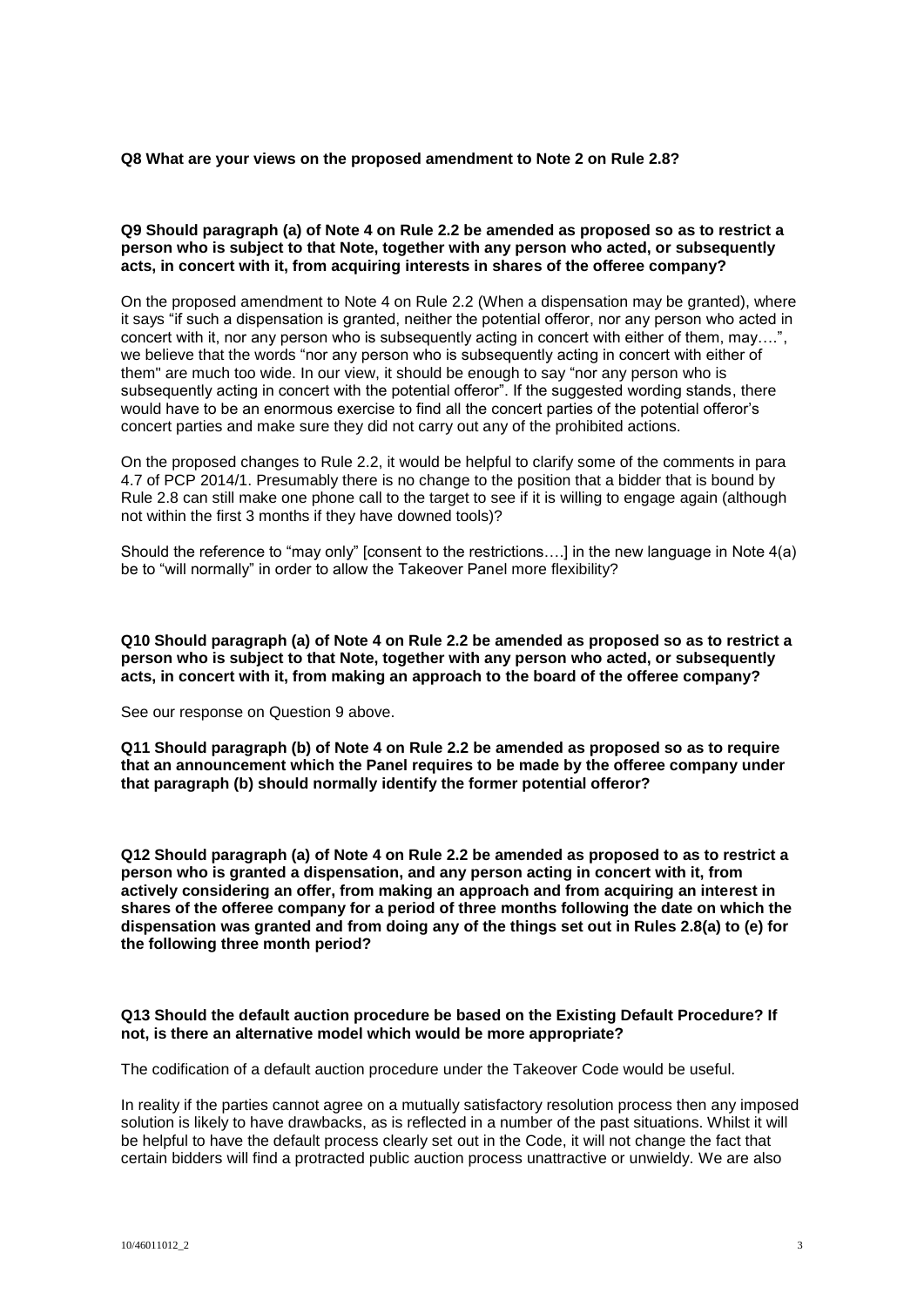not convinced that the proposed default process will necessarily achieve the Panel's stated aims in terms of transparency.

For example, in the arguments in favour of adopting a modified version of the existing "default" procedure, the Panel asserts that it is important for each round of bidding to be on a business day to enable the market/competing bidders and target shareholders to evaluate the terms of any revised bid and its impact (see para 5.39) but the announcement time of 5pm is outside UK market hours. As a result there will inevitably be a delay until the following business day before the target's "home" market can react to the revised bid announcement. This may only be an overnight delay in most cases but it could be a three day delay if there is an intervening public holiday weekend. In the meantime, trading in instruments linked to the target's shares could still occur on other markets, which seems an unattractive outcome.

On balance, and accepting its potential drawbacks, we would favour a simple "out of hours" single round sealed bid process as the default.

## **Q14 Should the default auction procedure be incorporated into the Code as a new Appendix 8?**

See our response to Question 13 above.

**Q15 Should the Proposed Auction Procedure provide for an auction process with a maximum of five rounds over five consecutive business days?** 

See our response to Question 13 above.

**Q16 Should both of the competing offerors be permitted to announce a revised offer in the first round of the auction?** 

See our response to Question 13 above.

**Q17 In the second, third and fourth rounds, should a competing offeror be permitted to announce a revised offer only if the other competing offeror has announced a revised offer in the previous round?** 

**Q18 Should both of the competing offerors be entitled to announce a revised offer in the fifth and final round?** 

**Q19 Do you agree that the Proposed Auction Procedure should not require revised offers to incorporate minimum incremental increases to previous offers?** 

**Q20 Should the Proposed Auction Procedure prohibit the announcement of a revised offer where the consideration is calculated by reference to a formula that is determinable by reference to the value of a revised offer by the other competing offeror (in the absence of agreement between the parties that such formula offers should be permitted)?**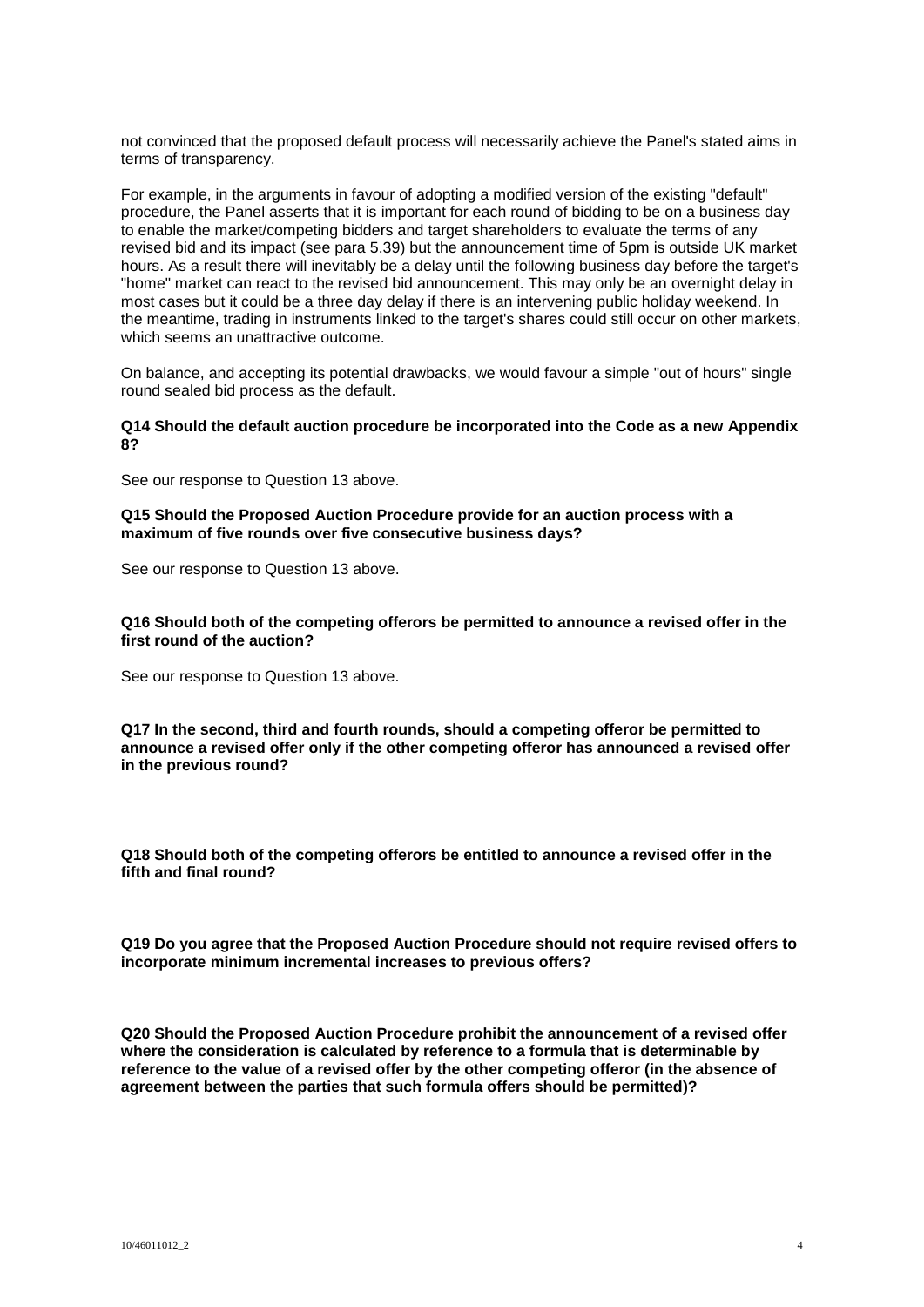**Q21 Should a competing offeror be permitted to submit a revised offer to the Panel in the fifth and final round subject to the condition that it will be announced only if the other competing offeror also submits a revised offer?**

**Q22 Do you agree that the introduction of new forms of consideration during the auction should not be prohibited?** 

**Q23 Should the terms of the Proposed Auction Procedure prohibit dealings in the relevant securities of the offeree company by the parties to the offer and persons acting in concert with them, and the procuring of irrevocable commitments and letters of intent, during the auction procedure?** 

**Q24 Should the terms of the Proposed Auction Procedure provide that, between the end of the auction procedure and the end of the offer period, a competing offeror and any person acting in concert with it must not acquire any interest in the shares of the offeree company if it would then be required to revise its offer?** 

**Q25 Should the terms of the Proposed Auction Procedure prohibit announcements by the competing offerors or the offeree company (or persons acting in concert with them) which relate to, or could reasonably be expected to affect the orderly operation of, the auction procedure or which relate to the terms of either competing offeror's offer?** 

## **Q26 Do you have any comments on the proposed amendments to Rule 32.5 or the proposed new Appendix 8?**

As regards the reference to embargoing the publications of announcements under Sections 3(e) and 4(c) of the new Appendix 8, a cross reference in Rule 30.3(b), which prohibits embargo of announcements, to the auction procedure where an embargo is permitted, may be appropriate in order to avoid confusion.

#### **Q27 Should the Code be amended so as to require a whitewash transaction circular to state that potential controllers which are granted a Rule 9 waiver are not restricted from making an offer for the company?**

Any statement of no intent to bid or standstill agreement would appear to entail a consequential amendment to Rule 26.2, e.g. to Rule 26.2(b).

## **Q28 Do you have any comments on the proposed amendments to Note 1 of the Notes on Dispensations from Rule 9, Section 4 of Appendix 1 and Note 5 on the definition of "acting in concert"?**

Is it intended that the last paragraph of note 5 on the definition of acting in concert means that any kind of agreement not to trade a target company's shares for any period of time would amount to a "standstill agreement" which requires consultation with Panel if the target or its sponsor/financial adviser is not a party to that agreement? If that is the case then "no dealing" provisions in confidentiality agreements between potential consortium members or standstill agreements as part of wall-crossing arrangements would all fall within the net.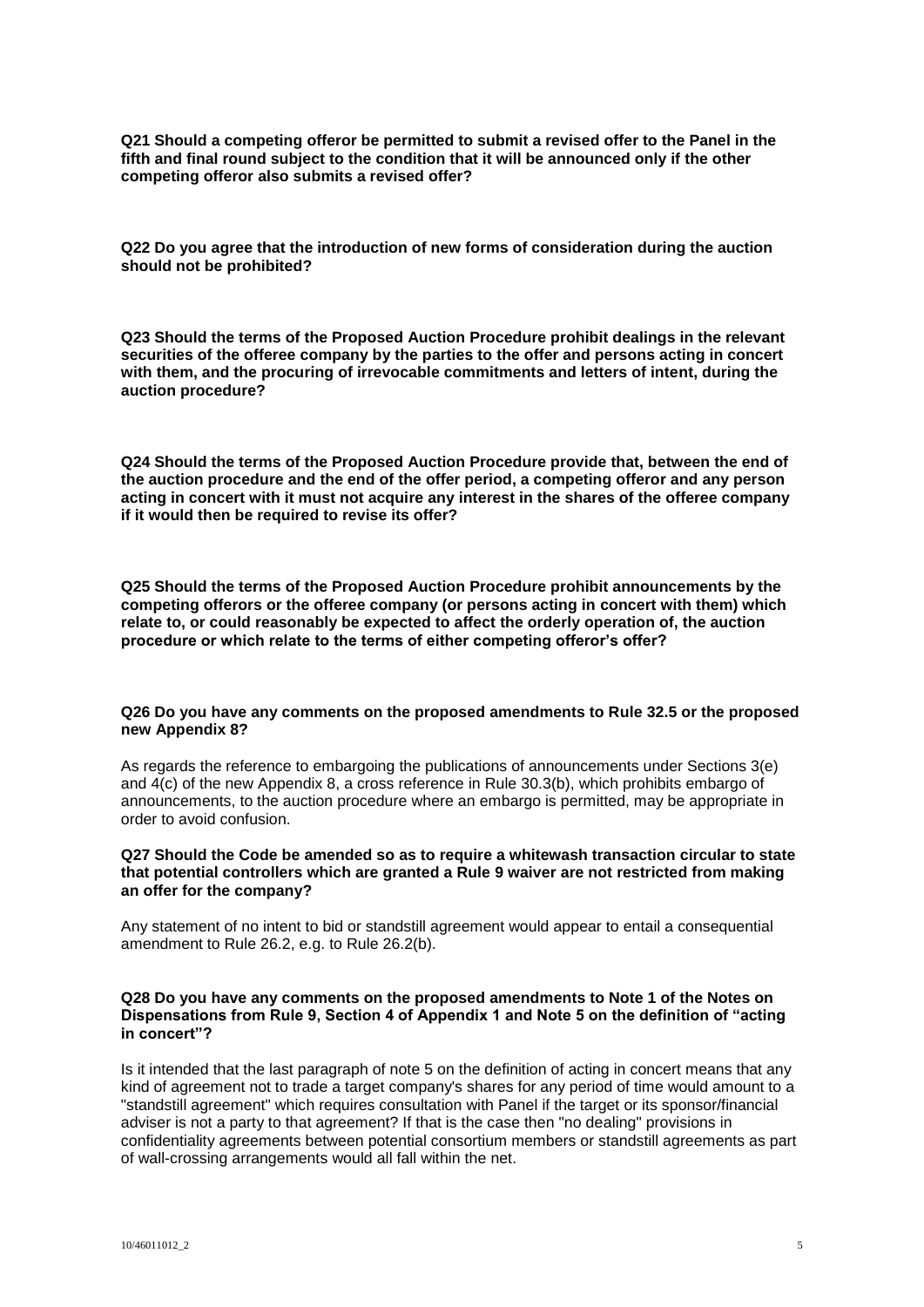## **Q29 Should Rule 2.11(b) be amended so as to require irrevocable commitments and letters of intent procured prior to an offer period to be disclosed following the identification of the offeror as such, and Rule 2.11(c) deleted, as proposed?**

The proposed changes seem to remove any disclosure requirement on the part of the target in respect of irrevocables not to accept an offer that it may have obtained prior to the commencement of the "offer period". Whilst this may be a rare (possibly only theoretical) scenario, a target could in theory obtain an irrevocable from a shareholder not to accept an offer following an approach by a potential bidder but prior to any Rule 2.4 or 2.7 announcement. We believe that the Code should cover this possible scenario and that disclosure in that case should be by 12 noon on the business day following the commencement of the offer period.

Also, we think Rule 2.11(b) should start "Except with the consent of the Panel...". This would enable the Panel to agree that any irrevocables which have lapsed need not be disclosed. For example, a target shareholder may have given an irrevocable that would lapse if the bid was not announced within "x" days. In the event of the irrevocable having lapsed, we think it would be unhelpful and potentially misleading for the Code to require disclosure of an irrevocable that has been "procured" but has now lapsed. We believe that this change would be consistent with the Panel's approach to this issue, albeit the situation is rare in practice.

**Q30 Should Rule 2.7 be amended so as to require details of interests and short positions in relevant securities of the offeree company, and irrevocable commitments and letters of intent, to be included in the announcement of a firm intention to make an offer, and the new Note 3 on Rule 2.7 introduced, as proposed?** 

See our response to Question 29 above.

**Q31 Should Note 2(a)(i) on Rule 8 be amended such that the "10 business days" deadline would apply to an offeror's Opening Position Disclosure, regardless of when it announced its firm intention to make an offer?**

**Q32 Should Note 1 on Rule 2.11 be amended so as to make clear that no separate disclosure is required when details of irrevocable commitments and letters of intent are disclosed in a firm or possible offer announcement made by no later than 12 noon on the business day following the date on which they are procured?** 

**Q33 Should paragraph (viii) of Note 5(a) be deleted so as to remove the requirement to disclose details of irrevocable commitments and letters of intent in an Opening Position Disclosure?** 

# **Q34 Should Note 3 on Rule 2.11 be amended so as require the disclosure of any outstanding conditions to which an irrevocable commitment is subject?**

We believe the current drafting at the end of the sentence under proposed Note 3(d) on Rule 2.11 would flow better if it read "to which terms the potential offeror will then be bound in accordance with…".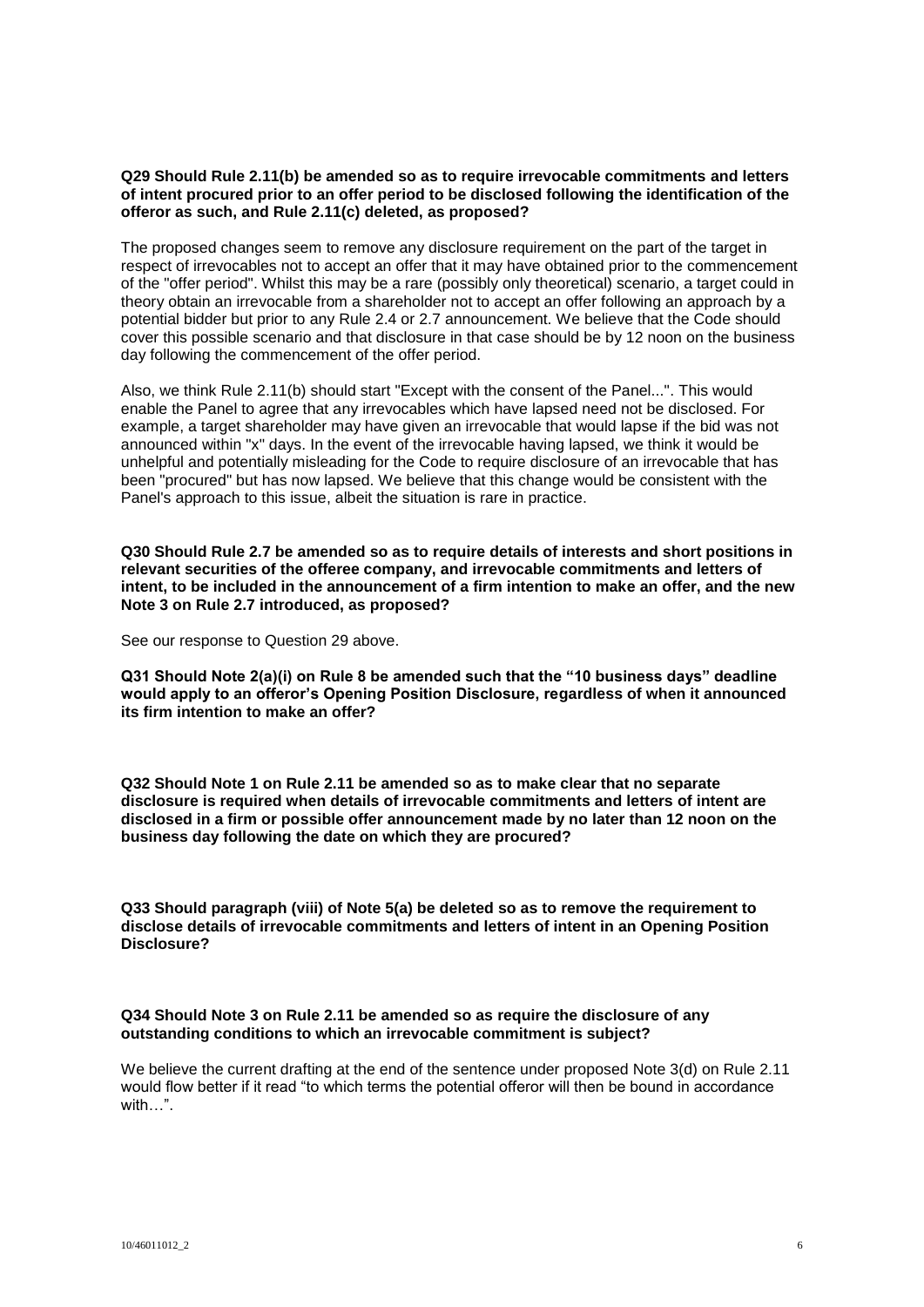### **Q35 Should Note 12 on Rule 8 be amended so as to make clear that it applies to any participant in a formal sale process, and should consequential amendments be made to Note 1 on Rule 2.4, Note 2 on Rule 2.6 and the Note on Rule 7.1, as proposed?**

If Note 12 on Rule 8 is to be amended along the lines being proposed, we think the drafting should make it clear that, where a potential offeror has joined a formal sale process (FSP) after the initial announcement, the disclosure obligations only bite after the time of joining the FSP. As currently drafted, the amendment appears to impose the disclosure requirements with effect from the initial FSP announcement notwithstanding that the potential bidder only joined the process at a later date.

This could be addressed by the insertion of the words "...or, if later, the date of becoming a participant in the formal sale process,..." after the words "..the time of that announcement.." in the penultimate line of the first paragraph of the note.

As a consequence of this amendment to Note 12 on Rule 8, should the proposed new Form 8 (DD) also include under Section 1(d) (in the italicised list of examples of the status of persons making the disclosure) the "identified" formal sale participant for the sake of clarity?

## **Q36 Should Rule 26.1 be amended so as to make clear that the specified documents are required to be published on a website by no later than 12 noon on the business day following a firm offer announcement (or, if later, the date of the relevant document)?**

We have no objection to the proposed clarification of Rule 26.1. However we think it would be helpful to market participants to draw attention to the requirement in Rule 30.4(a) that any RIS announcement must be published on the website by 12 noon the next business day. In practice this means that the parties will need to have the appropriate website/section of the website ready for when the first Rule 2.4 announcement is made and not only for when the Rule 2.7 announcement is made. We believe it would be helpful to add a new note on Rule 26.1 making explicit reference to this requirement.

# **Q37 Should Rule 2.10 be amended so as to bring forward the latest deadline for announcements of the numbers of relevant securities in issue from 9.00am to 7.15am?**

## **Q38 Should Note 5(f) on Rule 8 be amended so as to require that, where the owner or controller of an interest or short position is a trust, details of the trustee(s), the settlor and the beneficiaries of the trust must be disclosed?**

We do not believe the rules should go beyond the requirements of DTR 5 and that it is the person who controls the shares that is of interest.

We also believe a degree of proportionality is required. Where a trust is set up for the benefit of a large number of family members, the details of all the beneficiaries, in particular where they are under 18, should not have to be disclosed. We would also suggest that the reference to "defined group" should be changed to a "connected group" to allow the exemption to be relied upon in a broader range of circumstances. For example, if a trust is set up for all children and grandchildren excluding one or two, there is not a defined group ("children and grandchildren") but it should not be necessary to list all the beneficiaries in that situation. We believe that a generic description of "certain family members" would be sufficient, even though this will not be the definition used in the trust deed.

We are not clear why the identity of the settlor is relevant unless they control the voting rights.